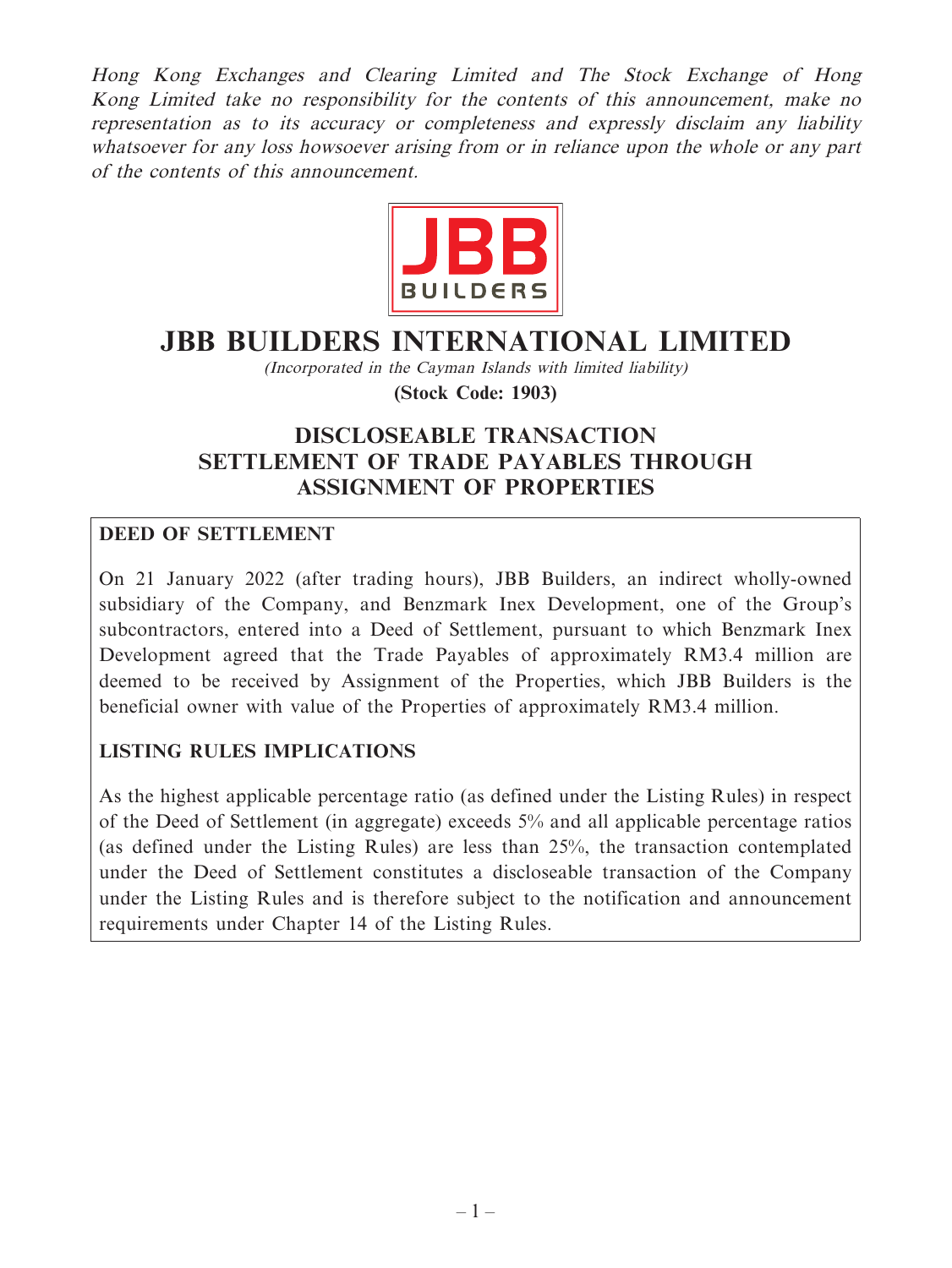#### **DEED OF SETTLEMENT**

On 21 January 2022 (after trading hours), JBB Builders, an indirect wholly-owned subsidiary of the Company, and Benzmark Inex Development, one of the Group's subcontractors, entered into a Deed of Settlement, pursuant to which Benzmark Inex Development agreed that the Trade Payables of approximately RM3.4 million are deemed to be received by Assignment of the Properties with value of the Properties of approximately RM3.4 million. The principal terms of the Deed of Settlement are disclosed as below:

### **Parties**

- (1) JBB Builders
- (2) Benzmark Inex Development

#### **Subject Matter**

The Properties are two storey cluster houses located in located in the in the Mukim of Tanjung Kupang, District of Johor Bahru, State of Johor, Malaysia, with total land area of approximately 411 square metres and built-up area of approximately 378 square metres.

Reference is made to note 16(a) to the consolidated financial statements of the Company's annual report 2021 relating to the acquisition of the Properties to set off certain trade receivables during the year ended 30 June 2021. The carrying value of the Properties amount to approximately RM2.1 million as at 31 December 2021.

# **Effective Date**

21 January 2022 (after trading hours)

#### **Nature and terms of Deed of Settlement**

- (1) Upon execution of the Deed of Settlement, Trade Payables amounted to approximately RM3.4 million shall be treated by the parties as full payment of the value of the Properties whereupon:
	- i. JBB Builders shall be treated and regarded to have paid Benzmark Inex Development in full for the Trade Payables; and
	- ii. Benzmark Inex Development shall be treated and regarded to have paid JBB Builders in full for the value of the Properties; and
- (2) Upon execution of the Deed of Settlement:
	- i. Benzmark Inex Development shall have all the rights, titles, benefits and interest in the Properties; and
	- ii. Benzmark Inex Development has agreed to accept the Assignment of Properties.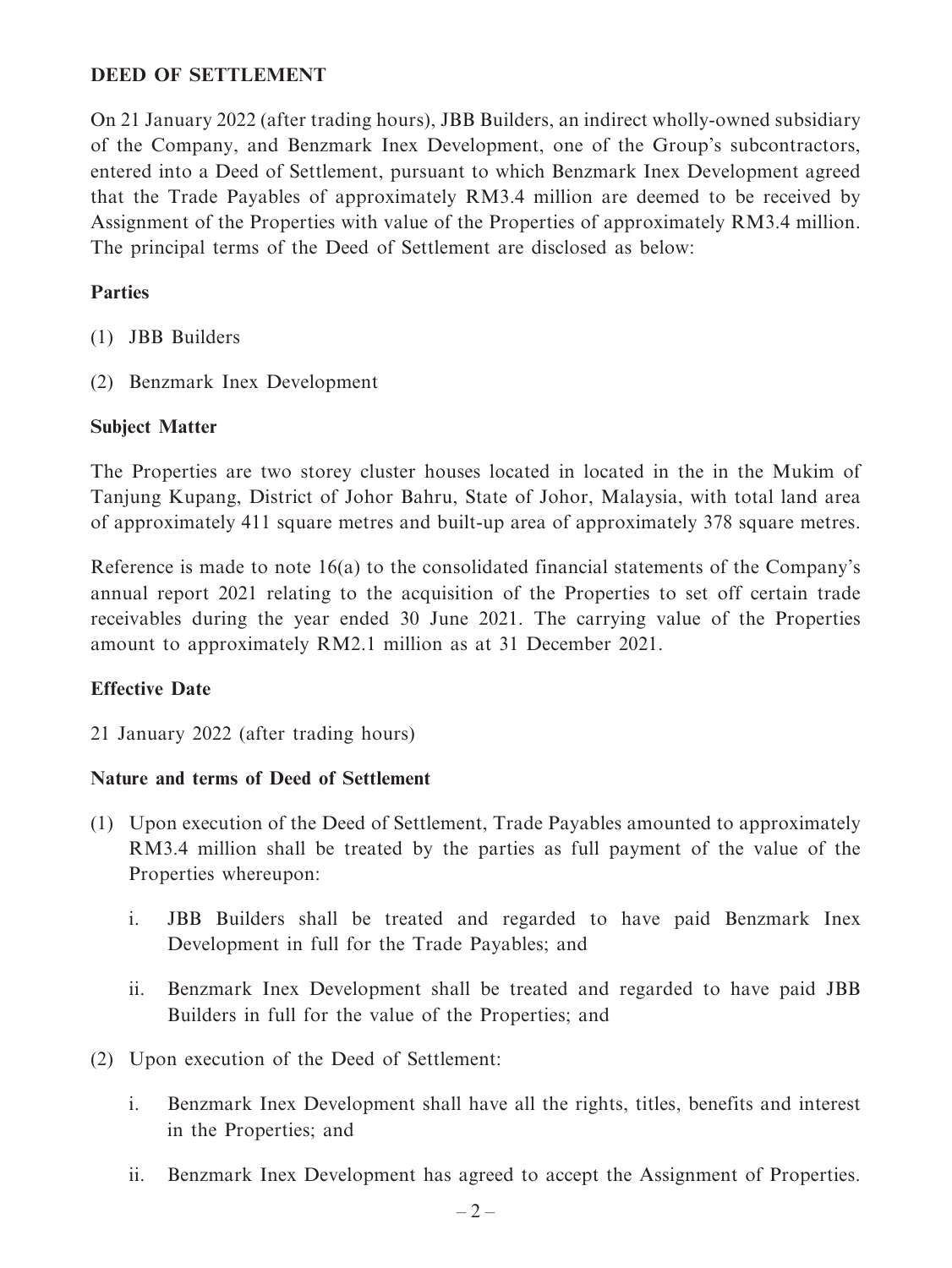#### **Value of the Properties for setting off Trade Payables**

The value of the Properties for setting off the Trade Payables amount to approximately RM3.4 million which was determined after arm's length negotiation between JBB Builders and Benzmark Inex Development on normal commercial terms with reference to, among other things the valuation of the Properties as at 31 December 2021 of approximately RM2.1 million conducted by an independent professional property valuer appointed by the Group and the value of the Properties JBB Builders obtained during the year ended 30 June 2021 with consideration of approximately RM3.4 million.

# **REASONS FOR AND BENEFITS OF ENTERING INTO THE DEED OF SETTLEMENT**

As at 31 December 2021, the aggregate outstanding trade payables to Benzmark Inex Development amounted to approximately RM13.9 million. It is mutually agreed that the Properties are to be assigned to Benzmark Inex Development as partial settlement of the outstanding trade payables.

The Directors are of the view that by entering into the Deed of Settlement, part of the Group's outstanding trade payables could be settled and at the same time the Group will realise the value of the Properties. Benzmark Inex Development ceases to be exposed to the credit risk associated with such outstanding trade payables. The Group can also maintain business relationship with Benzmark Inex Development and further corporate in construction projects in future.

The Board has approved the Deed of Settlement and the transaction contemplated thereunder. In addition, the Board considers that the Deed of Settlement and the terms thereof are fair and reasonable and on normal commercial terms or better and in the interests of the Company and the Shareholders as a whole.

# **FINANCIAL IMPACT OF THE DEED OF SETTLEMENT**

The Properties were acquired by the Group at approximately RM3.4 million to set off certain trade receivables during the year ended 30 June 2021 while impairment loss on deposits paid for acquisition of the investment properties of approximately RM1.3 million were recognised during the year ended 30 June 2021 in relation to the Properties. Immediately after the execution of the Deed of Settlement, Trade Payables of approximately RM3.4 million will be set off by the derecognition of non-current deposits paid for acquisition of the investment properties of approximately RM2.1 million. Approximately RM1.3 million will be recorded as a gain on disposal during the financial year ending 30 June 2022. There will be no gain or loss on disposal of Properties in total since the acquisition of the Properties. During the financial year ending 30 June 2022, the actual gain in connection with the Deed of Settlement will be subject to the final cost to be incurred, including the legal fees, professional fees and tax impact arising from the Deed of Settlement.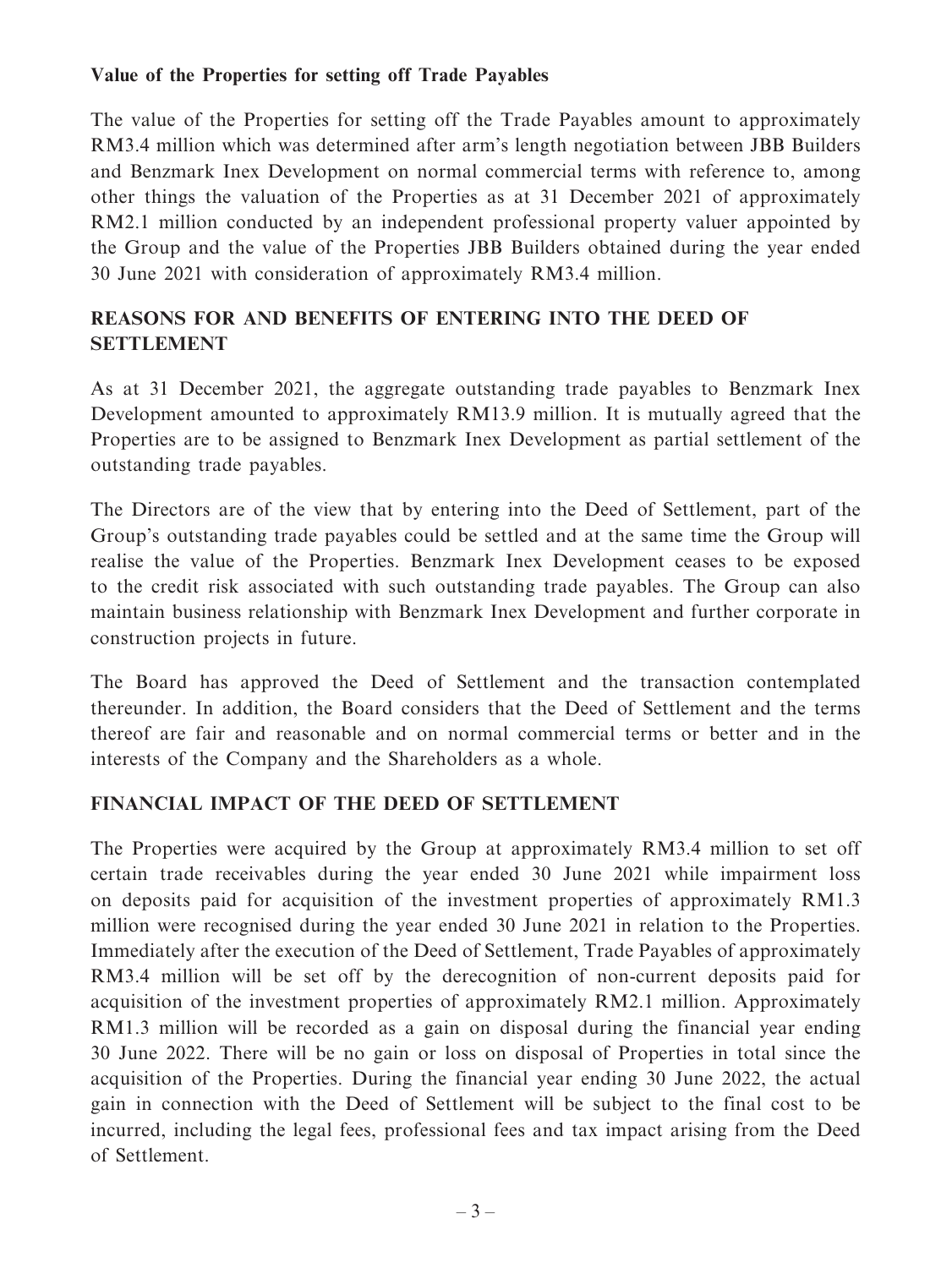Other than the above-mentioned items, the Board considers that there will be no material adverse impact on its financial position and on the business and operation of the Group.

# **LISTING RULES IMPLICATIONS**

As the highest applicable percentage ratio (as defined under the Listing Rules) in respect of the Deed of Settlement (in aggregate) exceeds 5% and all applicable percentage ratios (as defined under the Listing Rules) are less than 25%, the Deed of Settlement constitutes a discloseable transaction of the Company under the Listing Rules and is therefore subject to the notification and announcement requirements under Chapter 14 of the Listing Rules.

# **GENERAL**

The Group is principally engaged in the business of marine construction and building and infrastructure services.

JBB Builders is a company incorporated in Malaysia with limited liability on 4 May 1996 and an indirect wholly-owned subsidiary of the Company. It mainly engages in the business of marine construction, building and infrastructure services.

Benzmark Inex Development is a company incorporated in Malaysia with limited liability on 16 July 2008 and mainly engages in the business of trading and dredging of sands, and freight forwarding services. It is 99.9998% and 0.0002% directly owned by Dato' Kuang Chia Chun and Mr. Ahamed Rifaee Bin Mohamad Kutty, respectively.

To the best of the Directors' knowledge, information and belief having made all reasonable enquiry, Benzmark Inex Development and its respective ultimate beneficial owners are third parties independent of the Company and its connected persons.

# **DEFINITIONS**

In this announcement, unless the context otherwise requires, the following expressions shall have the following meanings:

| "Assignment of the Properties" | assignment of all the right, title, benefit, interest<br>and ownership of the Properties to Benzmark Inex<br>Development                                                               |
|--------------------------------|----------------------------------------------------------------------------------------------------------------------------------------------------------------------------------------|
| "Benzmark Inex Development"    | Benzmark Inex Development Sdn. Bhd. (formerly known)<br>as Benzmark Development (M) Sdn. Bhd.), a company<br>incorporated in Malaysia with limited liability on 16<br><b>July 2008</b> |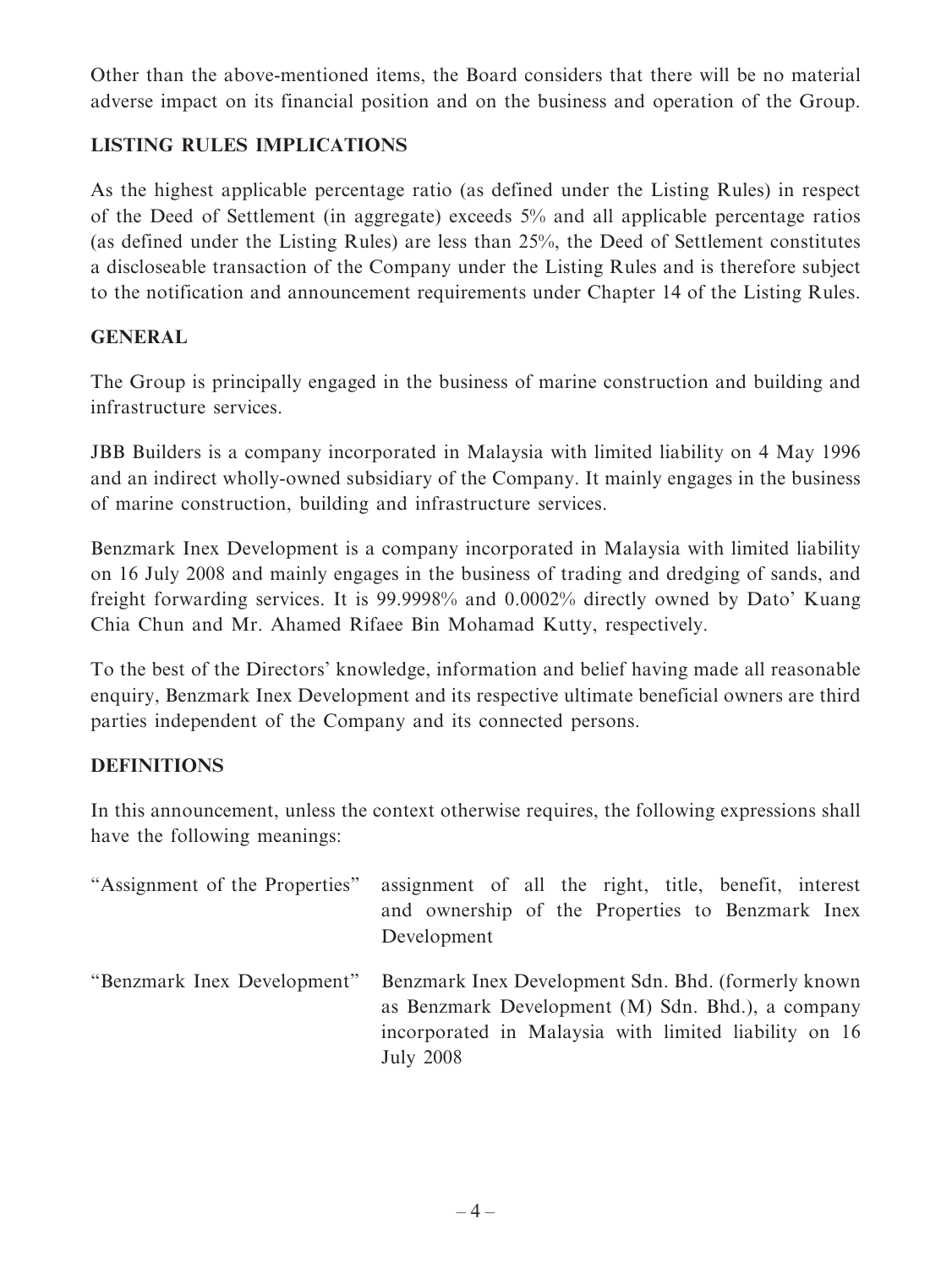| "Board"              | the board of Directors                                                                                                                                                                                                 |
|----------------------|------------------------------------------------------------------------------------------------------------------------------------------------------------------------------------------------------------------------|
| "Company"            | Builders International Limited, a<br><b>JBB</b><br>company<br>incorporated in the Cayman Islands with limited liability<br>and the shares of which are listed on the Stock Exchange                                    |
| "connected persons"  | has the meaning ascribed thereto under the Listing Rules                                                                                                                                                               |
| "Deed of Settlement" | the deed of settlement dated 21 January 2022 entered into<br>between JBB Builders and Benzmark Inex Development<br>in relation to the set off of the Trade Payables through<br>Assignment of the Properties            |
| "Director(s)"        | the director(s) of the Company                                                                                                                                                                                         |
| "Group"              | the Company and its subsidiaries (as the same is defined<br>in the Companies Ordinance (Chapter 622 of the Laws<br>of Hong Kong))                                                                                      |
| "JBB Builders"       | JBB Builders (M) Sdn. Bhd., a company incorporated in<br>Malaysia with limited liability on 4 May 1996 and an<br>indirect wholly-owned subsidiary of the Company                                                       |
| "Listing Rules"      | the Rules Governing the Listing of Securities on the<br>Stock Exchange                                                                                                                                                 |
| "Properties"         | beneficial ownership of the 2 units of two storey cluster<br>house located in the in the Mukim of Tanjung Kupang,<br>District of Johor Bahru, State of Johor, Malaysia, to be<br>assigned under the Deed of Settlement |
| "RM"                 | Ringgit Malaysia, the lawful currency of Malaysia                                                                                                                                                                      |
| "Shareholder(s)"     | $holder(s)$ of the share(s) of the Company                                                                                                                                                                             |
| "Stock Exchange"     | The Stock Exchange of Hong Kong Limited                                                                                                                                                                                |